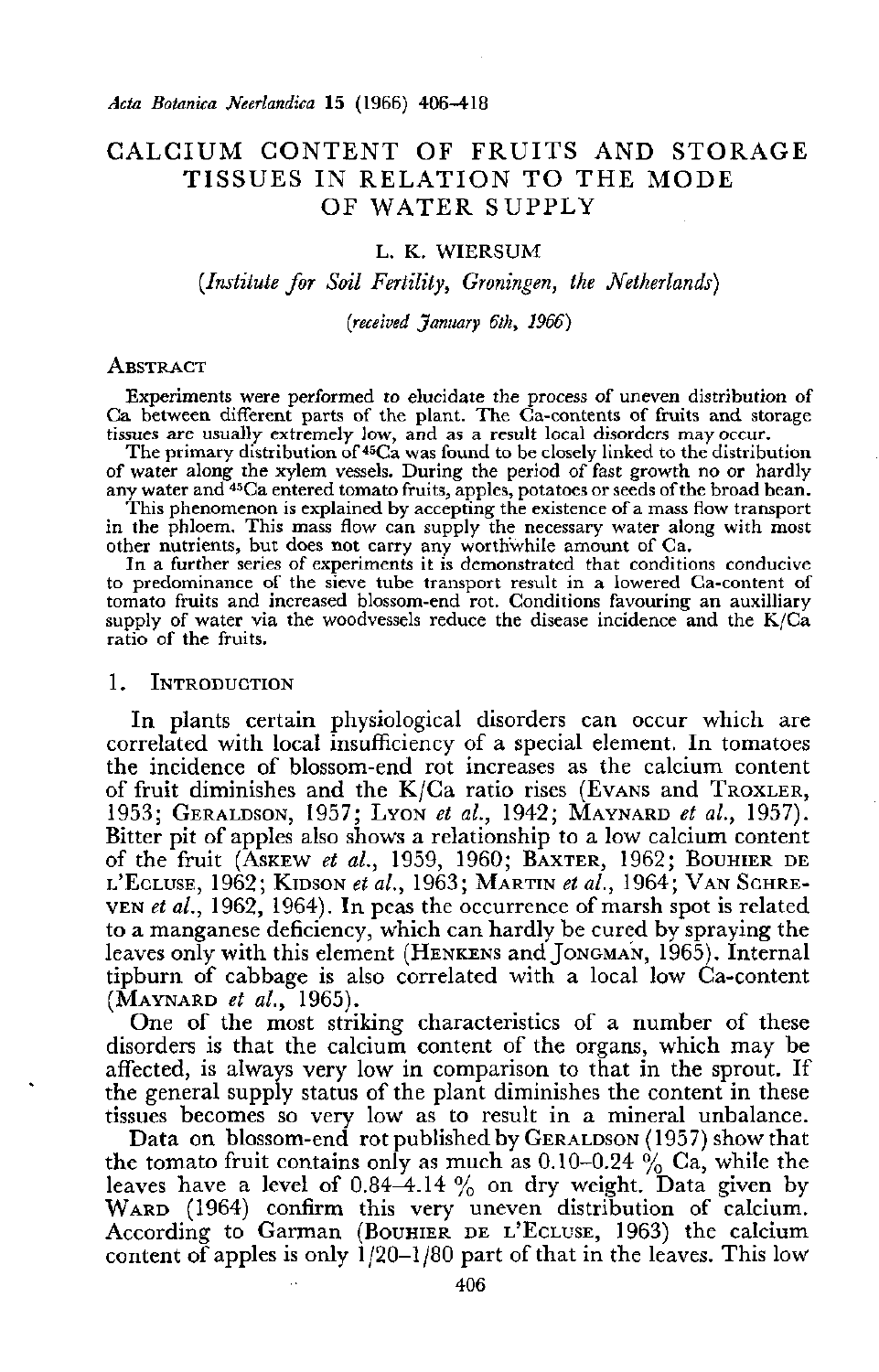calcium content of the fruit is the result of a very slow influx of this element into the growing apple, especially in comparison to the much better supply with assimilates,  $\acute{N}$ ,  $\acute{P}$  and  $\acute{K}$  (Askew *et al.*, 1959, 1960). Potatoes also show a low calcium content compared with the sprout (HAGEMANN, 1964) and extremes can be linked with a poor keeping quality of seed potatoes in storage. Distribution of radioactive strontium, which behaves similar to calcium, in the potato shows the same pattern (MECKLENBURG and TUKEY, 1963). Investigations by LÄUCHLI (1962) on the distribution of strontium administered to pea plants also demonstrate that the relative content of the seeds is only  $1/25$  of that of the leaves and stems and  $1/12$  of that of the carpels.

The above mentioned facts demonstrate that calcium is not evenly distributed over the plant. This might be related *to* a restricted supply, a conclusion which was already drawn by MASON and MASKELL (1934) in regard to cotton seed. Thus the possibilities of transport will have to be considered.

Transport of calcium from cell to cell in the symplasm is noticeably slow (ARISZ) and as usually larger distances are involved, this pathway can be left out of consideration. Two modes of long distance transport exist in the plant: either along with water in the woodvcsscls or by means of movement in the sieve-tubes.

The primary means of distribution of root-absorbed calcium will be in the transpiration current or otherwise induced water transport in the xylem. The calcium carried along this way undergoes continuous loss, exchange or gain (BELL, 1963; BIDDULPH *et al.,* 1961) with the surrounding tissues. So, although calcium transport entirely depends on water movement in these vessels the amount transported does not have to be highly correlated to the amount of water arriving at a certain destination.

For several ions the phloem forms a second pathway of transport. Most evidence related to calcium points to the fact, that this ion is more or less immobile in the sieve tubes (BIDDULPH *et al.,* 1958; CRAFTS, 1961; MASON and MASKELL, 1934; NORTON and WITTWER, 1963 ; ZIEGLER, 1962). In the few cases where redistribution of calcium has been demonstrated it often does not seem necessary to suppose that a phloem transport is involved (BUKOVAC *et al.,* 1956; FERRELL and JOHNSON, 1956; VLASYUK and GRODZINSKII, 1960, 1965). If calcium can escape into the apoplast (mainly the cell walls and the xylem), transport along with water following hydrostatic gradients is a possibility (CRAFTS, 1956). The very slight transport of calcium in the sieve tubes is easily understood when their very low calcium content is taken into account. Analysis of exuding phloem-sap by TAMMES and VAN DIE (1964) show a calcium content of 0.014 mg/ml and a K/Ca ratio of 120.

In regard to the fact that calcium supply is linked to water supply over the xylem it seemed necessary to investigate the water movement to the affected organs. Former research on peanuts (WIERSUM, 1951) had already lead to an explanation of the missing calcium supply of the pods of Arachis.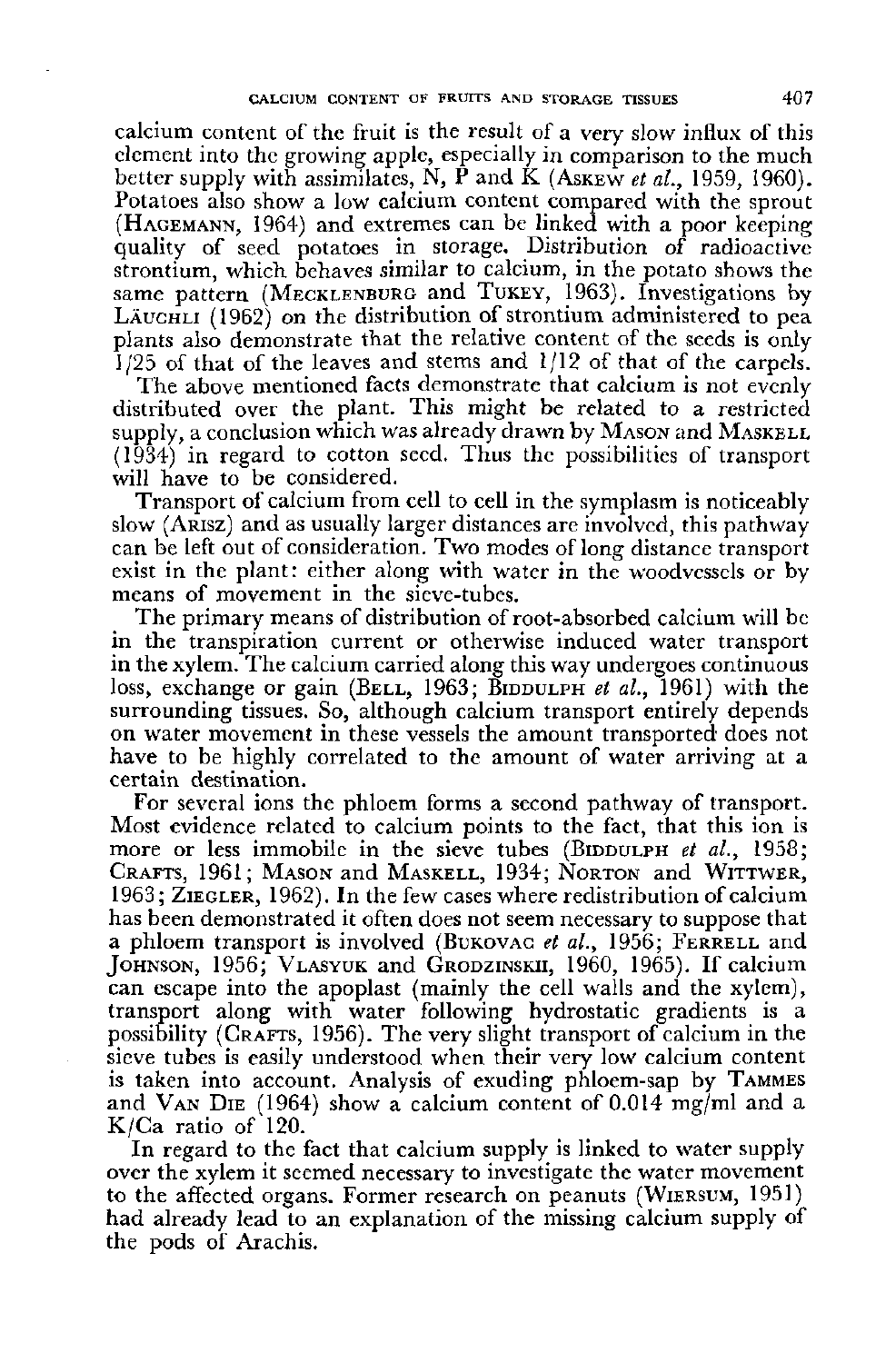# **2 . EXPERIMENT S O N WATE R AN D CALCIU M TRANSPOR T I N TH E XYLE M**

## 2.1. *Experiments with tomatoes*

Tomato-plants (var. Moneymaker) were grown till they carried 3-4 trusses. At this stage the lowest truss would already carry some nearly full grown fruits. The plants were taken out of the pots and the roots washed free of soil. They were then transferred to a half strength nutrient solution.

For the experiments a glass vessel was filled with 600 ml of this dilute nutrient solution to which about 10  $\mu$ C <sup>45</sup>Ca had been added. Some dye in the form of Light Green was added to obtain a blueish solution. The plants were then put into this solution after having cut away most of the roots. This was done to allow free entrance of the dye into the xylem, which was to be used as a visual tracer for watertransport.

The experiments lasted 3-4 days and during that time the plants were in the laboratory under additional artificial lighting. At the end of the experiment different parts of the plants were inspected for presence of blue colouration. Fruits were cut lengthwise into slices 2 -3 mm thick near the centre. The parts to be investigated further were cut off the plant and then dried at 105° C. Sometimes a provisional radioactivity measurement was performed on the fresh material.

Distribution of <sup>45</sup>Ca was investigated by means of autoradiogra The exposures on the Kodak No Screen Medical X-ray film usually lasted about 14 days. Longer exposures did not show activity in parts not already showing up in the ordinary exposure time.

The distribution of Light Green in the plants was usually as follows. All leaves showed a blue colour along the veins and sometimes even in the parenchymatous tissues. The intensity was variable over the different leaves. Often the younger leaves at the top showed the best colouration. The blue colour could also be detected in the stems of the trusses and even in the pedicels and calyx of the fruits. Inspection of the fruits, however, showed an abrupt ending of the colouration at the point where the pedicel is attached. Only in 1 or 2 cases could some slight trace of blue be detected in one of the many larger veins in the fruit wall.

The pattern of distribution of <sup>45</sup>Ca correlates with the occurr of Light Green. Leaves, stems, young flowers, pedicels and calyx could all contain this ion. As far as the fruits are concerned blackening of the film was only found at the extreme base of young, small fruits, while never any <sup>45</sup>Ca could be recorded in medi larger sized fruits. In Plate I the result of an experiment is depicted.

In one experiment water consumption by the plant and growth of the fruits was measured. The plant with 15 expanded leav sorbed about  $240$  ml solution. A single leaflet may thus aver waterloss of a bit more than 2 ml. The increase in size of some half grown tomatoes was even slightly more. But none the less they do not receive any colouring substance or 450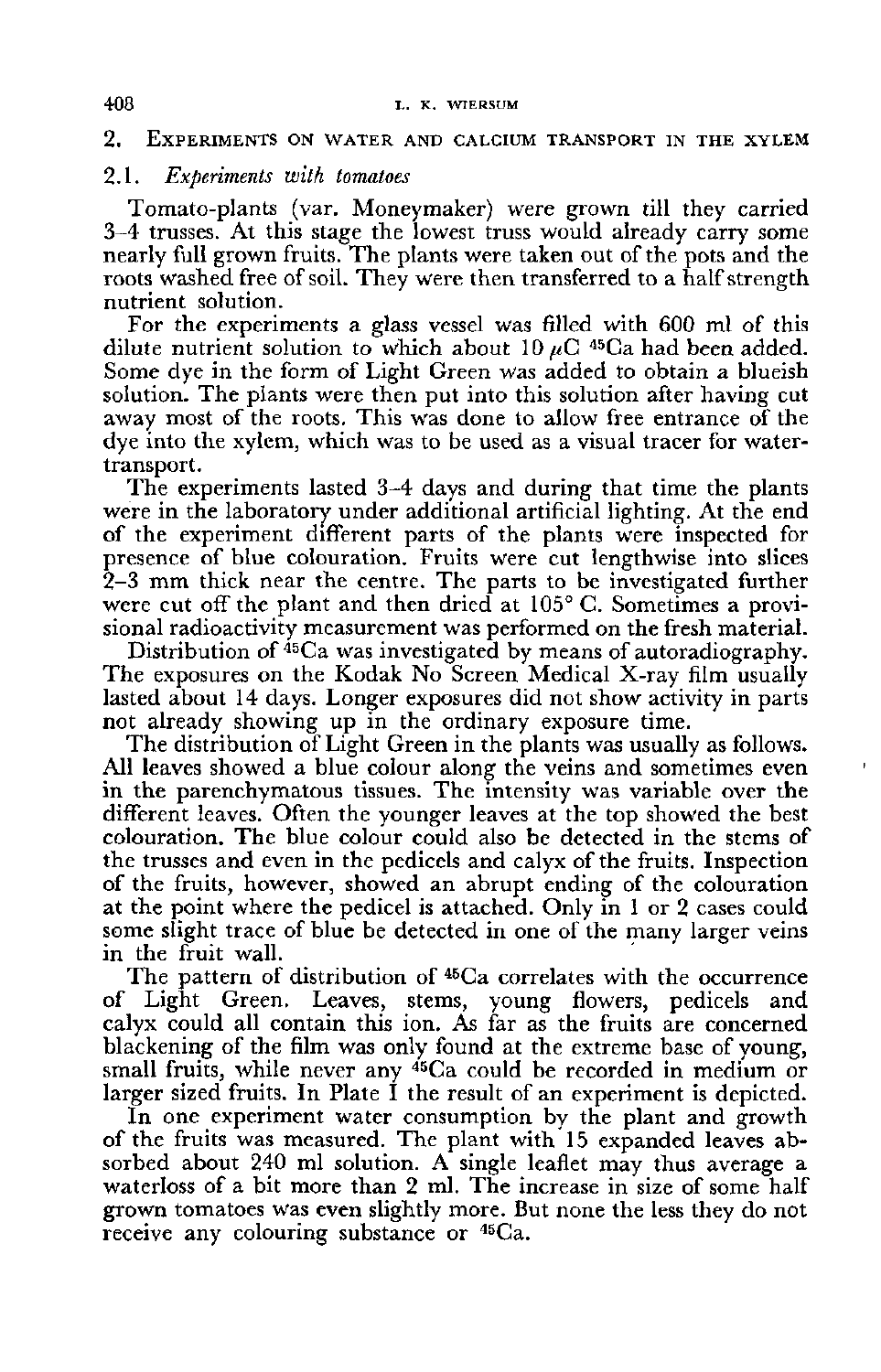# 2.2. *Experiment with apple*

A few twigs, carrying young fruits, were cut from an old Jonathan tree. In the laboratory a fresh cut was made and the twigs placed on the same dilute nutrient solution with Light Green and 45Ca a Within a few hours the first traces of colour could be detected in the leaves.

After 2 days the twigs were removed and inspected. The results are given in Table 1 and Plate II.

|   | twig                    | colour                                  | 45Ca                           |
|---|-------------------------|-----------------------------------------|--------------------------------|
| Н | leaves                  | strong colour                           | high content over whole lamina |
|   | 2 cm fruit              | some near base                          | same pattern of distribution   |
|   | 3 cm fruit              | base and veins along cavity $\langle$   | high content                   |
|   | leaves                  | well coloured                           | some Ca in base and decreasing |
|   | 14 cm fruit             | some colour /                           | towards tip                    |
|   | $1\frac{1}{3}$ cm fruit | $\frac{1}{2}$ some colour $\frac{1}{2}$ | Ca in stem and main central    |
|   | $4$ cm fruit            | colour in base, along<br>cavity and tip | veins                          |

|                                                                 |  | TABLE 1 |  |  |  |
|-----------------------------------------------------------------|--|---------|--|--|--|
| Distribution of Light Green and <sup>45</sup> Ca in apple twigs |  |         |  |  |  |

Again we find that the leaves obtain a large amount of Light Green and <sup>45</sup>Ca, while the amount entering the fruits is small in compa

### 2.3. *Experiments with potatoes*

The plants used in the experiment were grown in the glasshouse in plastic pails, the bottom of which had been replaced by a wire screen. The lower part of the pail was filled with garden soil and on top of a layer of nylon gauze sand was filled in. The pails were placed on top of vessels containing a dilute nutrient solution. In this setup part of the root system would grow from the soil into the solution. Growth of stolons and young tubers was restricted to the top layer of sand.

For the experiments the protruding root system was partly cut off and the plants in the pails were placed on top of a vessel containing a dilute nutrient solution + Light Green and 10  $\mu$ C<sup>45</sup>Ca per 600 ml. Usually part of the stems were cut off to remove excess foliage. A comparison was always made between plants with the stolons and young tubers buried in the sand and plants where the sand had been removed to expose these organs to the air.

The period of uptake varied from 2-5 days.

Inspection of the plants at the end of the experiment usually showed a light colouring of the leaves, mainly in the veins, and blue coloured xylem in the stems. As far as the stolons and young tubers are concerned there was generally a clear blue colour visible in the stolons exposed to the air. Cuts through the tubers exposed the blue colours in the vessels and sometimes the eyes were coloured. If the stolons and the tubers had remained buried in the sand an exceptional blue colouration would be noticeable if the sand had been very dry. In well moistened sand these parts remained white.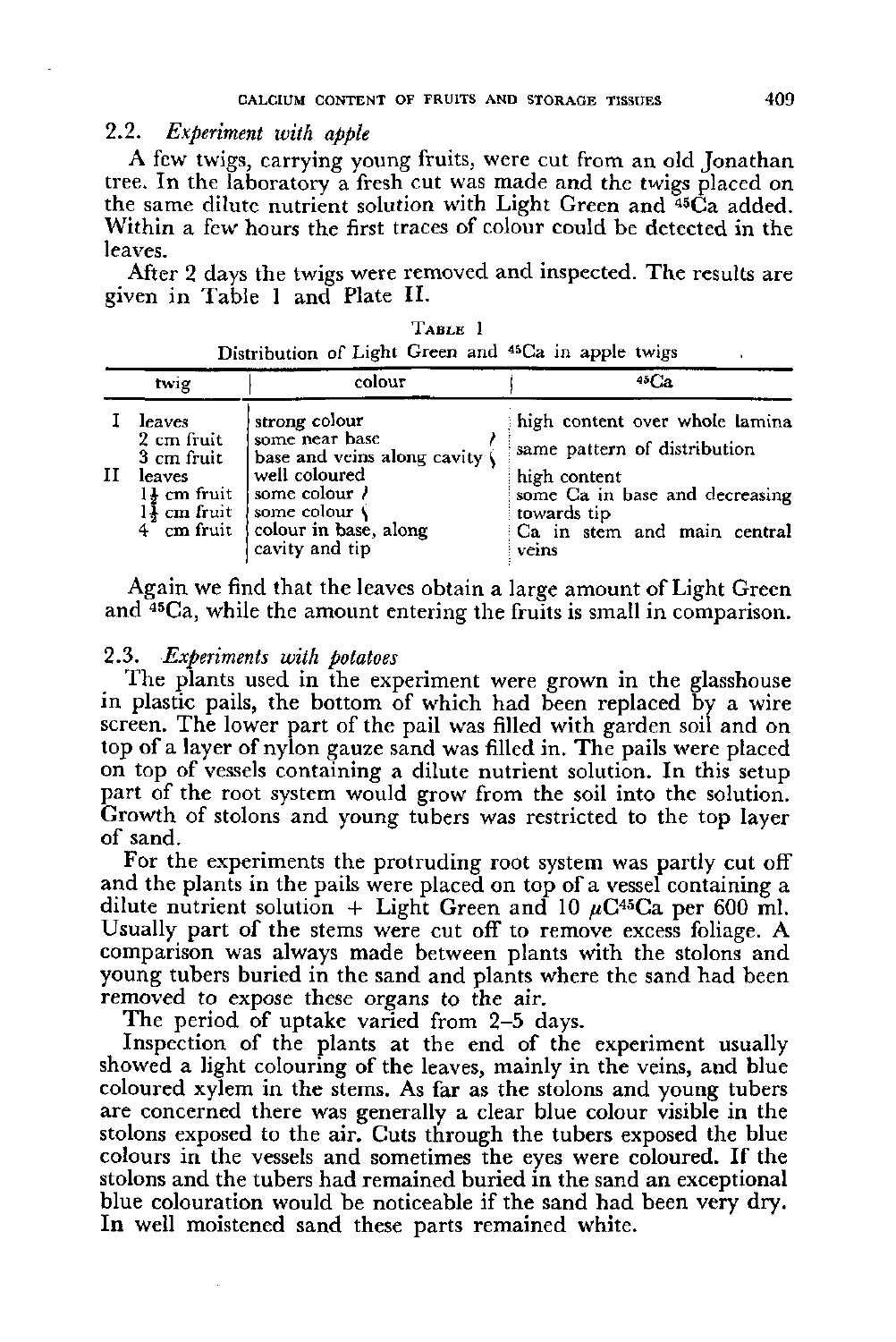### 410 **L. K. WIERSUM**

The results of the radioautographs demonstrated a corresponding distribution of <sup>45</sup>Ca. Colouring of the leaves and their filmp showed a good correlation. Stolons exposed to the air gave the strongest blackening on the films. Exposed tubers were found to contain in reasonable amounts, mainly at the base and in the tissues between the circle of veins and the surface. Buried stolons and young tubers were generally devoid of any 450

We may conclude that under normal circumstances the water taken in by the roots is nearly all transported to the aboveground parts of the plant, carrying along the <sup>45</sup>Ca and the dissolved Green. Only if the transpiration of the stolons and young tubers is raised by exposure to air does a worthwhile amount of the absorbed solution enter these organs. An example of the results is depicted in Plate III.

### 2.4. *Experiment with broad bean*

Medium sized plants grown in pots were taken into the laboratory and their roots washed free of soil. All smaller roots were cut off and the plants were placed with their root stumps immersed in a dilute nutrient solution + Light Green and  $45$ 

At the end of a 2-4 days absorption period the plants were inspected, samples removed and dried before being autoradiographed.

Inspection showed that the blue colour could be clearly seen in all plant parts : stems, leaves, flowers, young fruits and even in full grown fruits, mainly in base and tip. These large pods were carefully cut lengthwise through the main veins for further examination. The blue colouring could be traced all along the cut xylemvessels of the main carpel veins. There was, however, an abrupt ending of the colouration at the point where xylem vessels branched off to the seeds. Nowhere in the connecting strands or in the seeds, either small or large, could any colour be detected.

The results of the autoradiographs as given in Plate IV show exactly the same distribution for <sup>45</sup>Ca. This ion can be found parts of the plant and is even present in the pods to a fair amount. None, however, was ever traced in the sliced seeds.

For this plant we may conclude that the flow of water over the xylem to the seeds, by which means the main supply of Ca must occur, is restricted. All other parts are well supplied.

# 2.5. *Discussion*

All previously described experiments demonstrate the fact that certain plant parts, which are known to be relatively low in Cacontent, show a restricted or wholly lacking flow of water through the xylem to these organs. De Kock  $(1964)$  also suggests the uneven calcium distribution as being linked to a large water supply for transpiration or a large supply of assimilates. This restricted xylem water influx does not necessarily hold for their whole period of growth. The water supply by means of the woodvessels seems to be most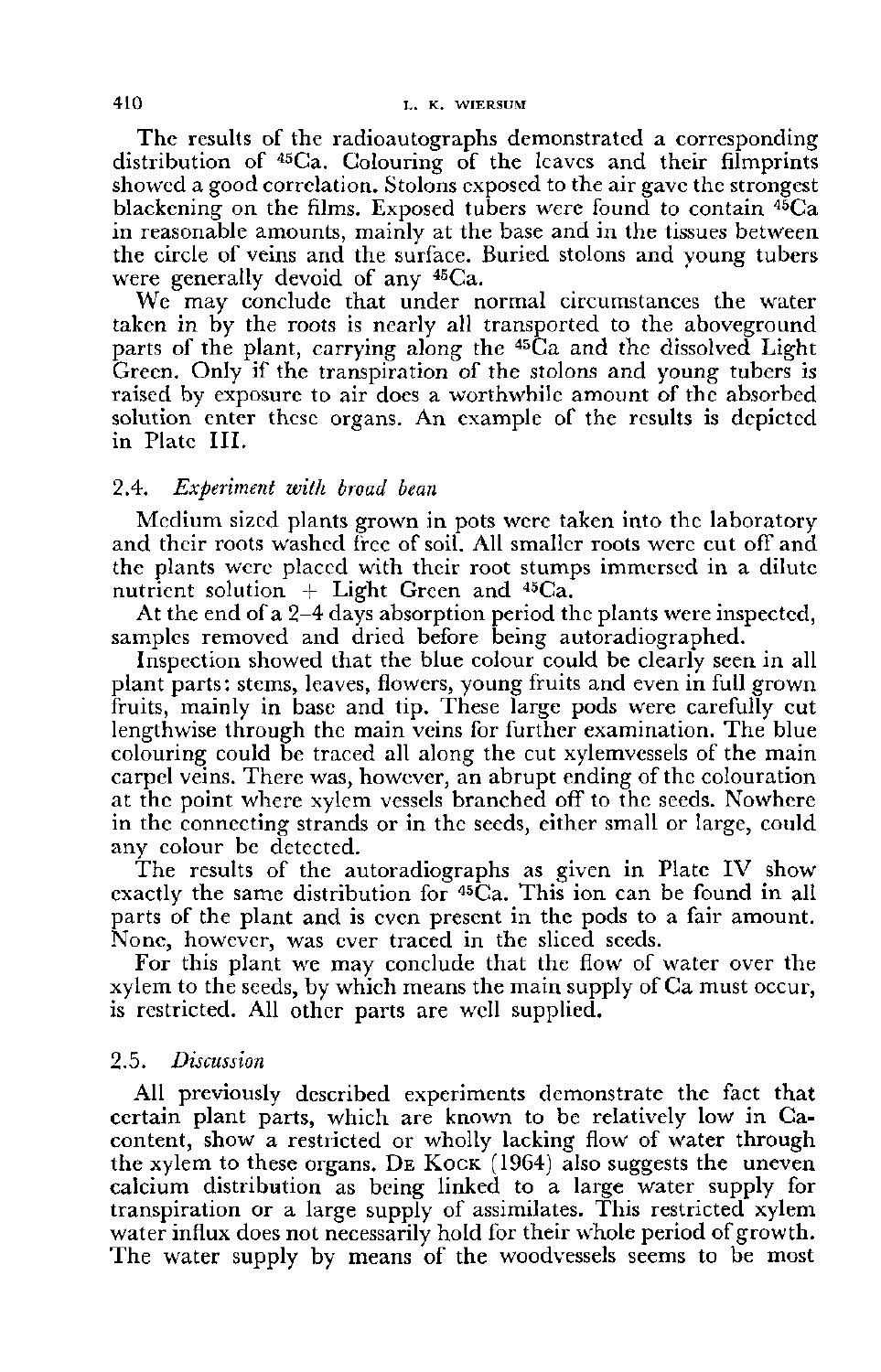severely restricted when the affected parts are in a stage of fast growth. When these parts, such as tomato fruits are still very small there still seems to be an influx of water and of <sup>45</sup>Ca. Corresponding beha has been noticed for buds of pear trees (GOUNY and HUGUET, 1964).

The pattern of distribution of <sup>45</sup>Ca more or less corresponds flow of water in the wood-vessels as indicated by the colouring. The main point is, that lack of calcium supply is always linked to an inhibited flow of water in the xylem to these parts. If the flow is only  $restricted - as$  is the case in young apples  $-$  the influx of  $Ca$  decreases accordingly.

Confronted with the fact that all plant parts investigated are organs, which show a large increase in size and thus surely will need a large supply of water this discrepancy needs explaining.

For an explanation reference can be made to a conception at which Münch (1932) arrived in his work on transport in the phloem. The hypothesis of transport in the phloem occurring by means of mass flow (CRAFTS, 1961; ZIEGLER, 1963) implies that a large amount of water in which the assimilates are dissolved moves towards the sinks where the substances are laid down (CRAFTS and CURRIER, 1963). If the total consumption of water in these parts - growth plus  $transpiration - is not too high the amount of water arriving by means$ of the phloem could even be in excess of the needs. Excess water is then supposed to flow back in the xylem (MÜNCH, 1932). Recently, results obtained by ZIEGLER (1963) give evidence supporting this interpretation.

3. EXPERIMENTS TO INFLUENCE CALCIUM TRANSPORT BY MEANS OF RETARDED OR ENHANCED WATER TRANSPORT IN THE XYLEM

Taking the explanation given above for granted the possibility of shifting the balance between waterconsumption and supply of water over the phloem was investigated. The idea was that restricted transpiration of the fruits or faster growth of these parts should lead to a dominance of water supply over the sieve tubes. Contrary, retarded growth of the fruits should lead to a relative increase of transpiration in the total waterconsumption, which might bring about the necessity of additional water supply over the xylem. This additional influx of water should result in a better calcium supply.

### 3.1. *Experiments with tomatoes*

An experiment based on the considerations given above was performed in which it was attempted to modify the incidence of blossom-end rot in tomato-fruits by appropriate treatments.

Five sets of tomatoes were grown with intervals of three weeks. Young plants of the variety Rénova were planted in buckets filled with a sand-peat mull substrate. Fertilizing was done in a manner to obtain susceptibility to blossom-end rot. The plants were detopped after formation of the sixth truss and each truss was allowed to carry only five fruits.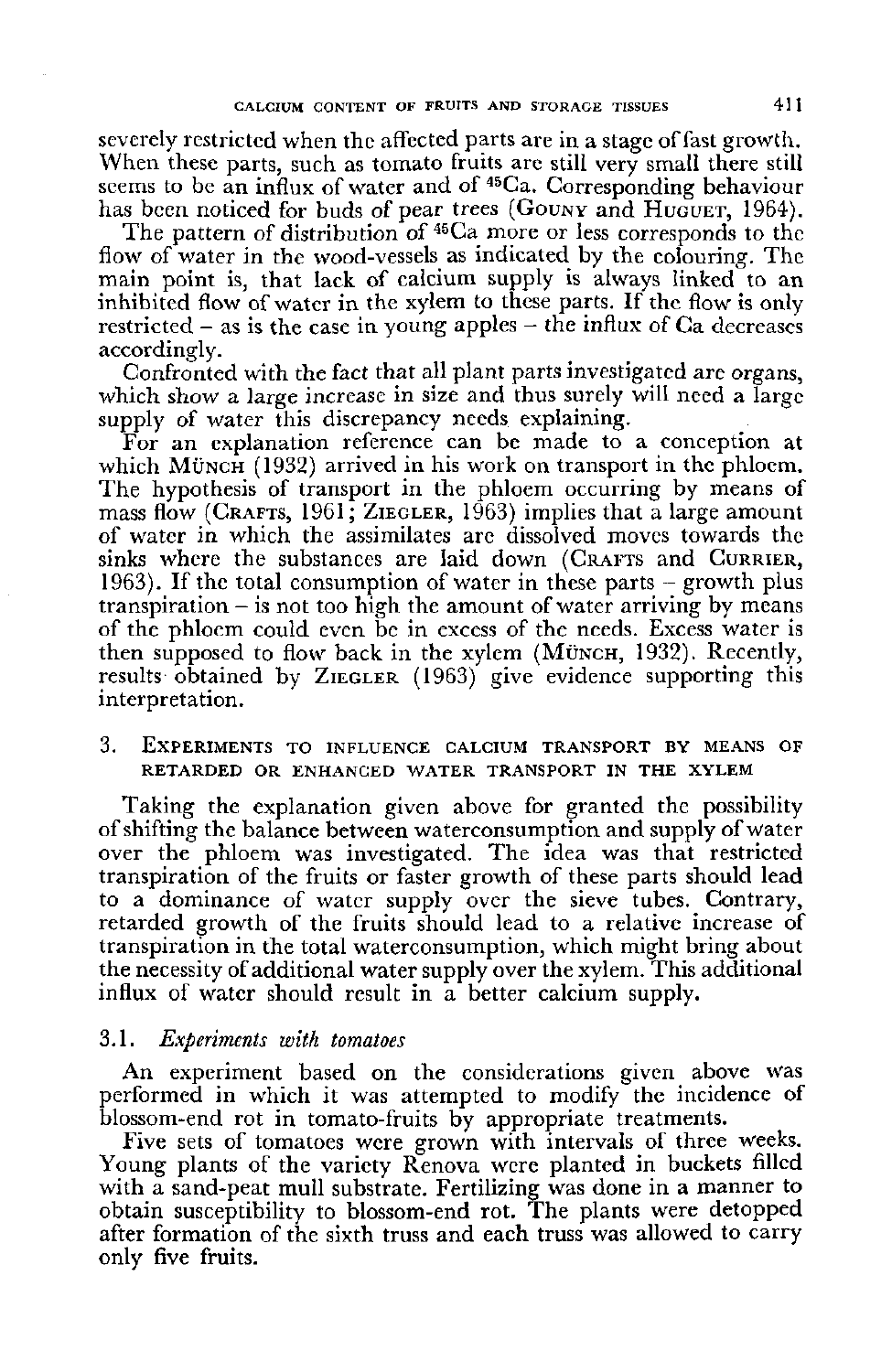

Fig. 1

Schematic drawing of the five treatments imposed on the tomato plants: control, bagged, alternatingly bagged, only 1 truss left, defoliated.

The following treatments were applied (Fig. 1)

- 1 control, normal with 6 trusses of 5 fruits
- 2 restricted transpiration, all 6 trusses enclosed in translucent plastic bags
- 3 alternating, free and enclosed trusses alternating
- enhanced growth, only 1 truss remains on the plant by removing the 5 others
- 5 restricted growth, only 1/3 of the foliage left on the plant carrying 6 trusses

Growth of the fruits was recorded by weekly measurement of the diameters.

The data in Table 2 clearly show that the treatments imposed have indeed influenced the growth rate. Transpiration must have been affected as water condensed in the bags, so the atmosphere around the fruits must have been near to saturation.

The effect of the treatments on the fruits is given in Table 3 and

| н |  |
|---|--|
|   |  |

Average increase of fruit diameter in mm/day of identical trusses in each of the 5 series

| enhanced growth 1 truss | normal control | retarded growth 1/3 leaf |
|-------------------------|----------------|--------------------------|
| 0.98                    | 0.96           | 0.95                     |
| 1.26                    | 1.15           | 1.13                     |
| 1,54                    | 1.14           | 1.01                     |
| 1.12                    | 0.99           | 0.93                     |
| 1.09                    | 1.08           | 1.00                     |
|                         |                | $P = 0.0008$             |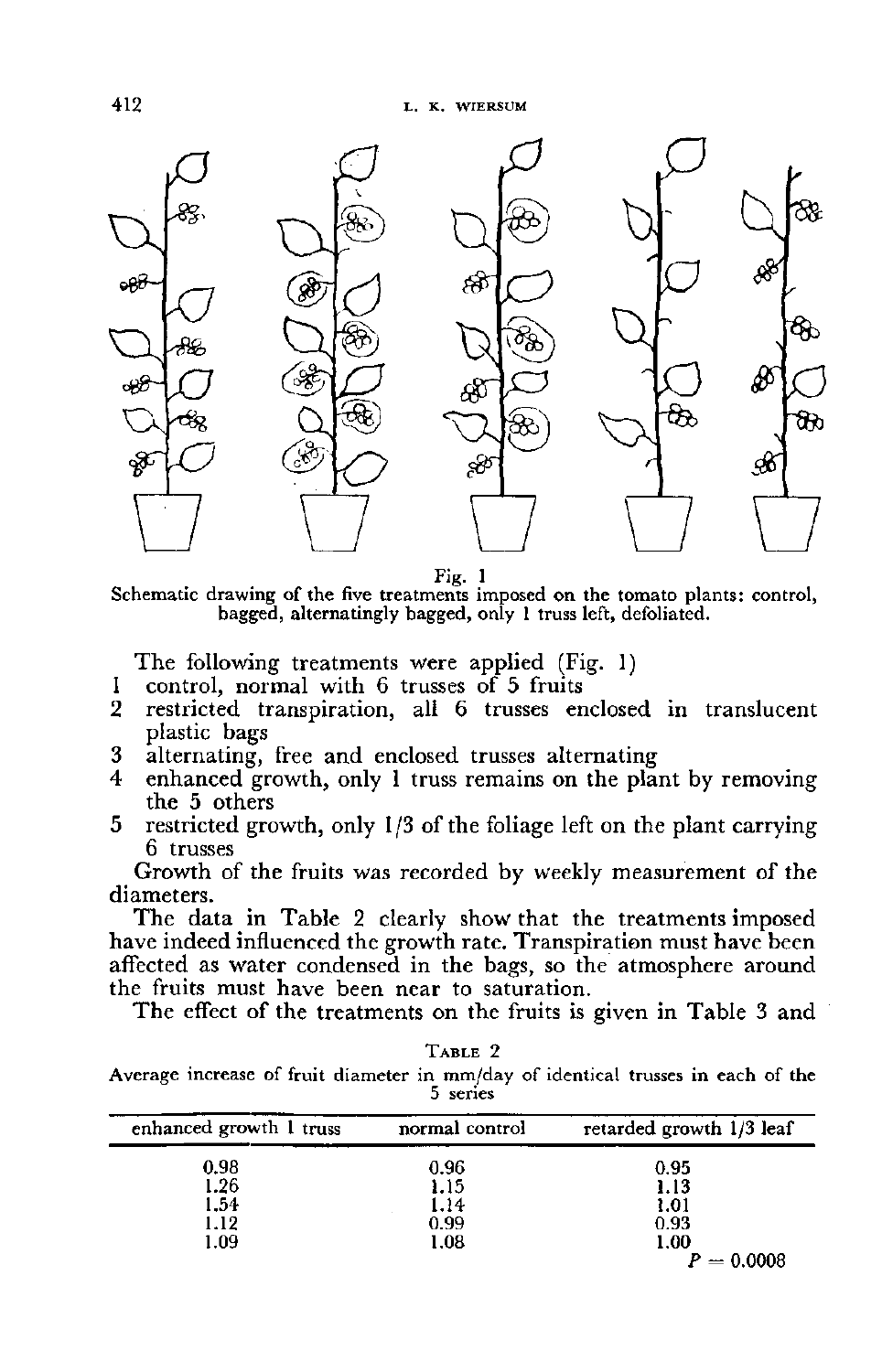|               |                         |         | Percentage blossom-end rot in relation to growth rate and transpiration |            |
|---------------|-------------------------|---------|-------------------------------------------------------------------------|------------|
| series        | bagged                  | l truss | control                                                                 | $1/3$ leaf |
|               | 20                      |         | 20.                                                                     |            |
|               | 100                     | 100     |                                                                         |            |
| $\frac{2}{3}$ | 25 /<br>80 <sub>1</sub> | 80      |                                                                         |            |
| 4             | 60                      | 20      | 20                                                                      |            |
| 5             |                         | 0       |                                                                         |            |
| average       | 47.5                    | 40      | 6.7                                                                     | P < 0.1    |

TABLE 4

|  |  |  |  |  |  |  |  |  | K/Ca ratio in fruits of identical trusses in different treatments |
|--|--|--|--|--|--|--|--|--|-------------------------------------------------------------------|
|--|--|--|--|--|--|--|--|--|-------------------------------------------------------------------|

| series         | bagged                      | l truss | control       | $1/3$ leaf         |
|----------------|-----------------------------|---------|---------------|--------------------|
|                | 16.0                        | 12.7    | 14.8)<br>13.3 | 7.7                |
| $\overline{2}$ | 21.9                        | 20.5    | 15.1<br>15.4  | 11.7               |
| 3              | 15.4 /<br>15.6 <sub>1</sub> | 14.1    | 11.2          | 9.7                |
| average        | 17.2                        | 15.8    | 14.0          | 9.7<br>$P = 0.017$ |

in Table 4 the data on chemical constitution are summarized. The results clearly form a confirmation of what was expected. The incidence of blossom-end rot is the highest under conditions of reduced transpiration. Faster growth also gives a high percentage affected fruits, while restricted growth rate results in a low disease incidence. The K/Ca ratio correlates with the percentage diseased fruit. Reduced transpiration does indeed lower the Ca-content, while retarded growth results in the highest Ca-percentage. Enhanced growth rate mainly results in a high K-content, which may be the result of increased influx via the phloem along with the assimilates.

A Ca-content less than  $0.08\%$  on dry matter always gives rise to blossom-end rot. If the calcium content rises above  $0.12\%$  all fruits are healthy. These data are well in accord with those given by GERALDSON (1957).

The conclusion is that the results lend support to the idea that the tomato fruit obtains its water by means of two different pathways, the most important of which is the phloem. The Ca-supply is related to the amount of additional water drawn towards the fruit by means of the xylem.

This interpretation gives us an understanding of the observations that the incidence of blossom-end rot in horticultural practice is related to an insufficient water supply under conditions of high transpiration (EVANS and TROXLER, 1953; HÄRDH, 1957), low Ca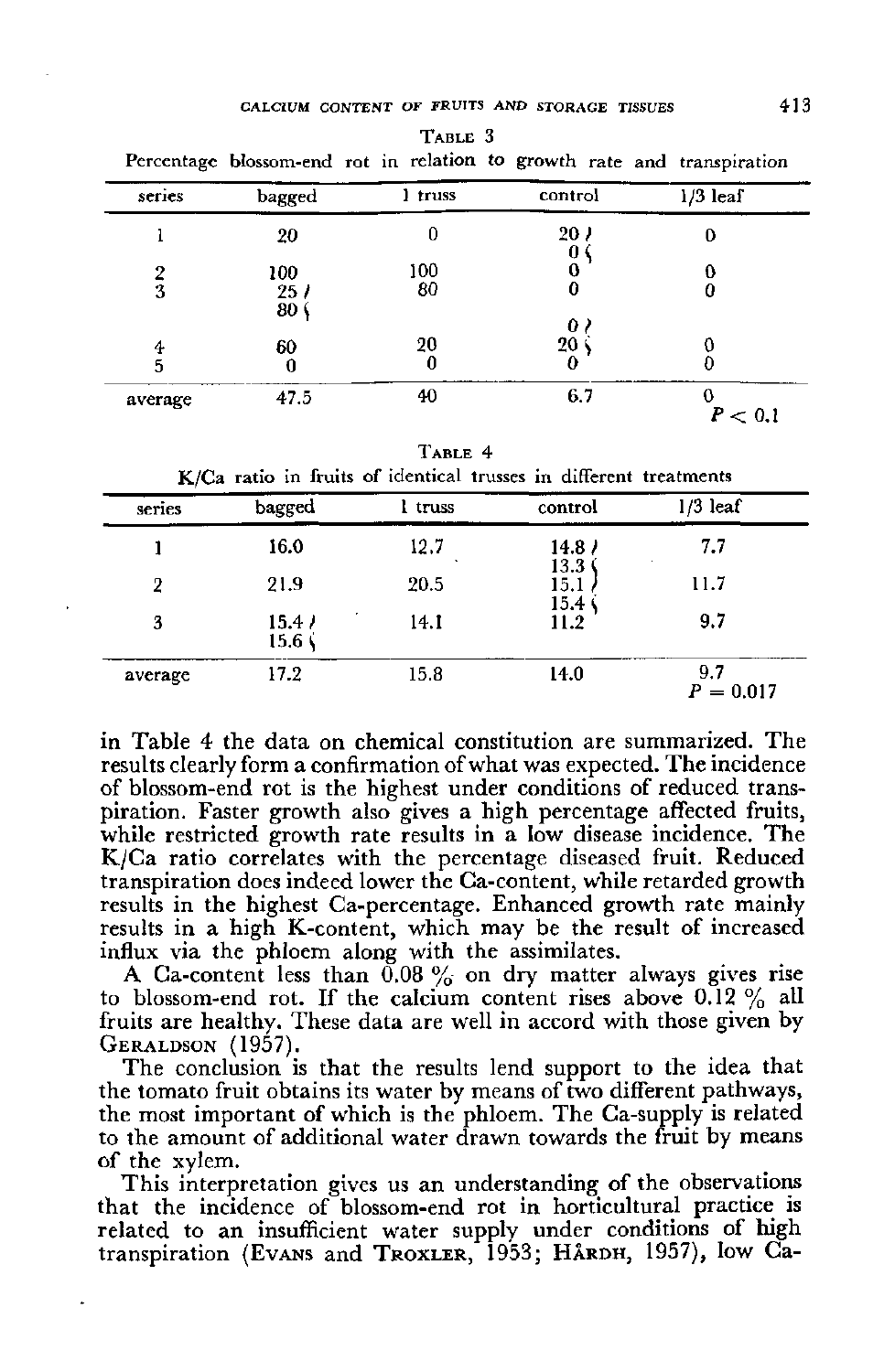and high K-content of the soil (EVANS and TROXLER, 1953) and fast growth as may be induced by a high N-fertilization (HÂRDH, 1957;  $De$  Vries, 1958).

# 3.2. *Experiment with apple*

The experiment was performed on an old, rather poor, Jonathan tree. Two treatments were applied. On the south side of the tree many smaller twigs were pruned and the remaining twigs partly defoliated. The purpose was to retard development of the fruits occurring on them. At the opposite side of the tree pruning was also carried out and the remaining very young fruits along with some leaves were enclosed in translucent plastic bags. The remaining fruits on the tree were taken as controls. At ripeness the fruits remained small and were often somewhat misshapen as a result of insect damage.

After harvesting them the fruits were cut into pieces and dried. Later they were ground to a coarse powder, ashed and analysed for Ca and K.

The poor quality of the material and the restricted number of analyses did not give significant differences. A very slight indication was obtained that bagged apples might contain a lower Ca- content, while the K-content remains unaltered. This could mean a corroboration of the results obtained on tomatoes.

That the imposed treatments can have the expected effects is already to be found in the literature. BOULAY and LEBLOND (1963) notice a higher incidence of bitter pit of fruits grown in bags. BOUHIER DE L'ECLUSE cites Krause that defoliation before plucking diminishes bitter pit (1962).

The validity of the supposition that the growing apple fruit in its stage of fast growth receives little water over the xylem is supported by the fact that the influx of N, P, and K follows the gain in weight and Ca-influx is extremely slow (ASKEW *et al.,* 1959/60, 1960). The same contrast in behaviour regarding influx in the cherry seed for 90Sr and <sup>137</sup>Cs has been noticed by EYNARD (1963). In this sta Ca-content of the apple undergoes a relative dilution.

That fruits growing on the sun-exposed side of the tree have better keeping qualities in regard to bitter pit than those on the more shaded side, can possibly be explained by envisaging a higher transpiration. This difference has been noticed in practical experience with certain varieties in South Africa (de Haan).

# 3.3. *Discussion*

The results of these experiments, which are based on the supposition that there are two modes of water supply to these fruits, support the idea that the balance can be shifted. The Ca-supply is correlated with the amount of water entering by means of the xylem, which during certain periods is very small. So this investigation indirectly demonstrates the validity of the conception that transport in the phloem occurs by means of mass flow.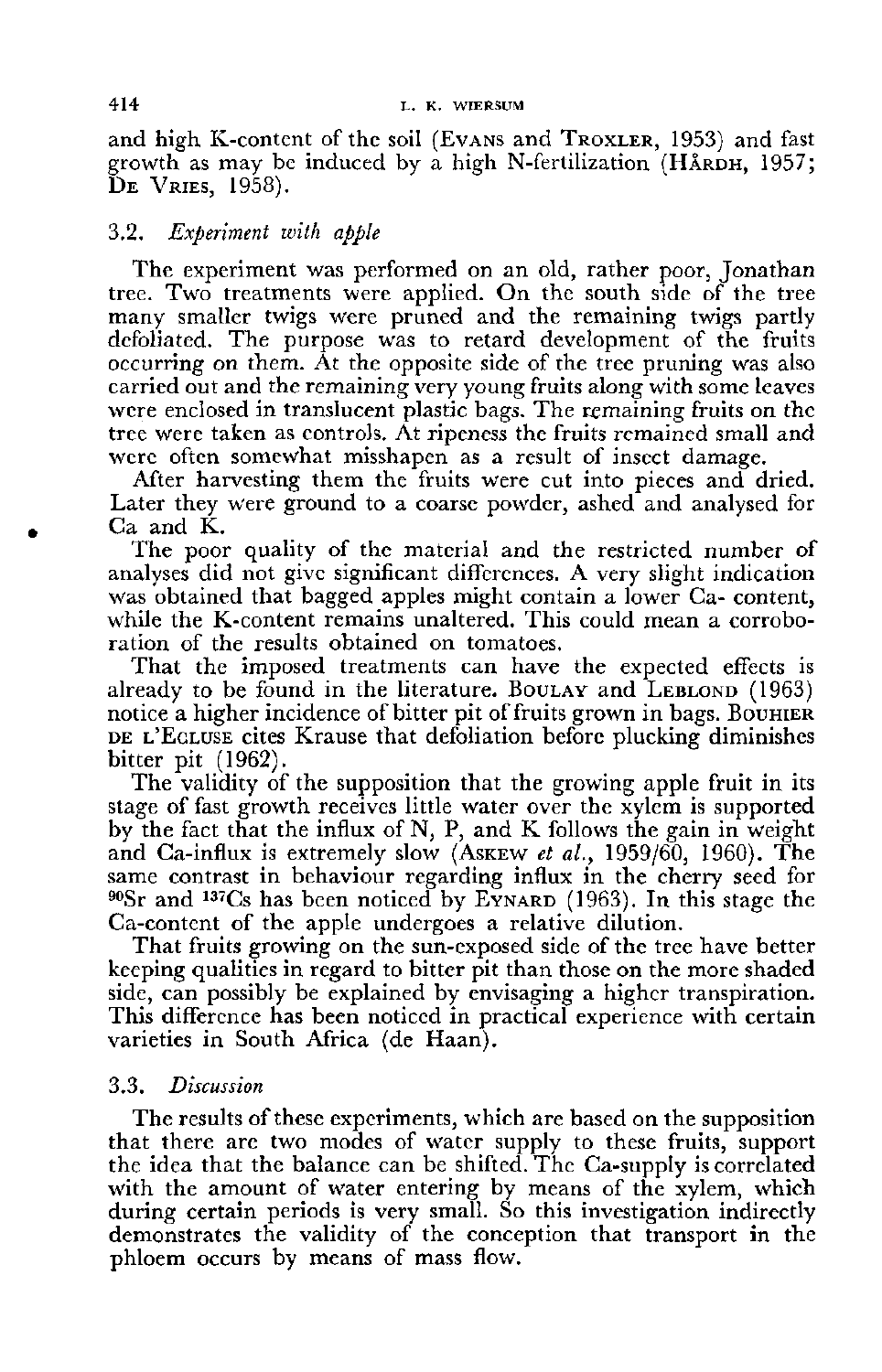

Autoradiographs of <sup>45</sup>Ca distribution in the potato. Upper part: plant with s and young tubers exposed to air shows Ca both in leaves, stolons and Lower part: plant with buried stolons and young tubers only has <sup>45</sup>Ca in the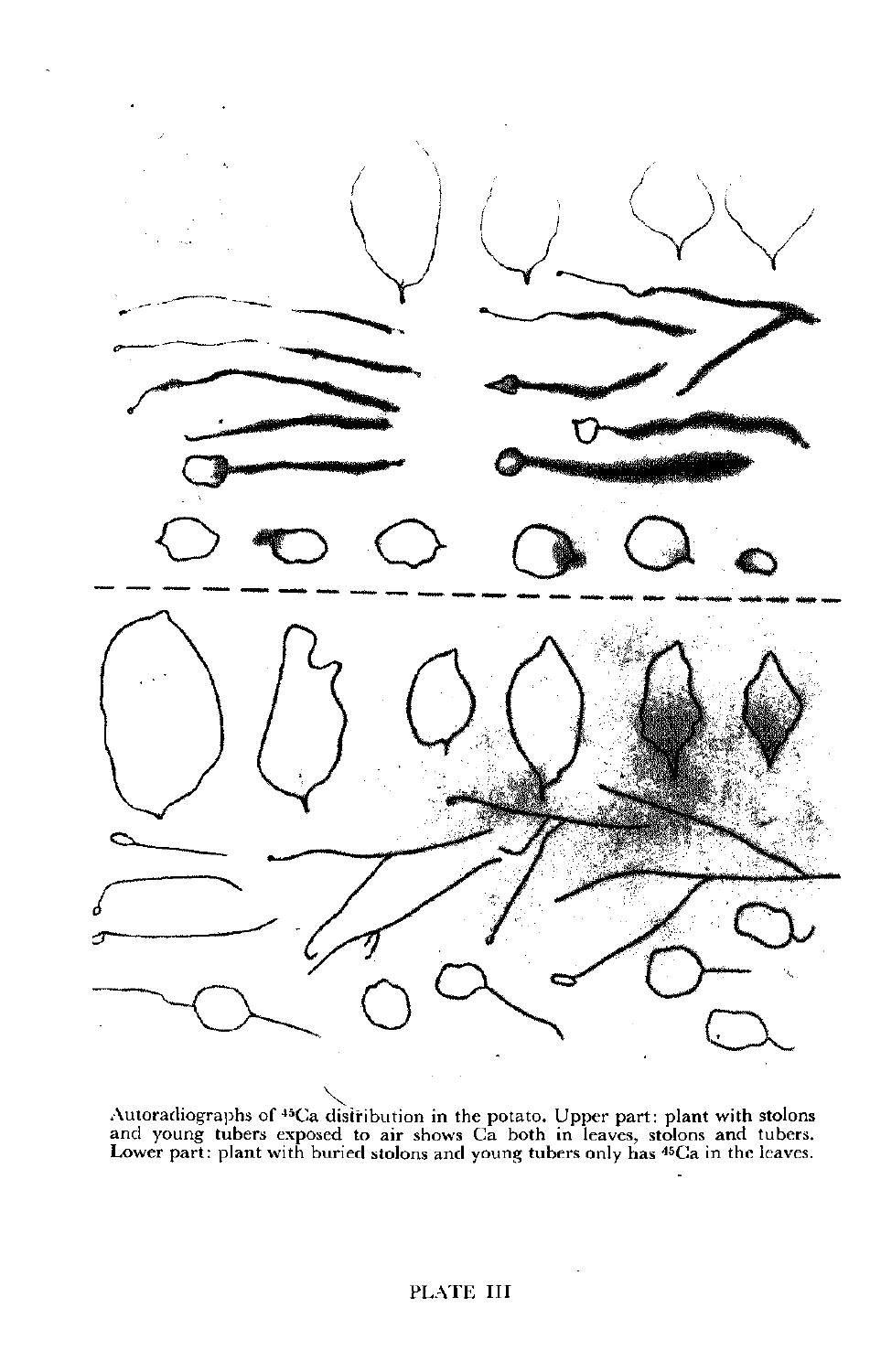

Distribution of <sup>45</sup>Ca in the broad bean. Ca is detectable in all plant part the seeds.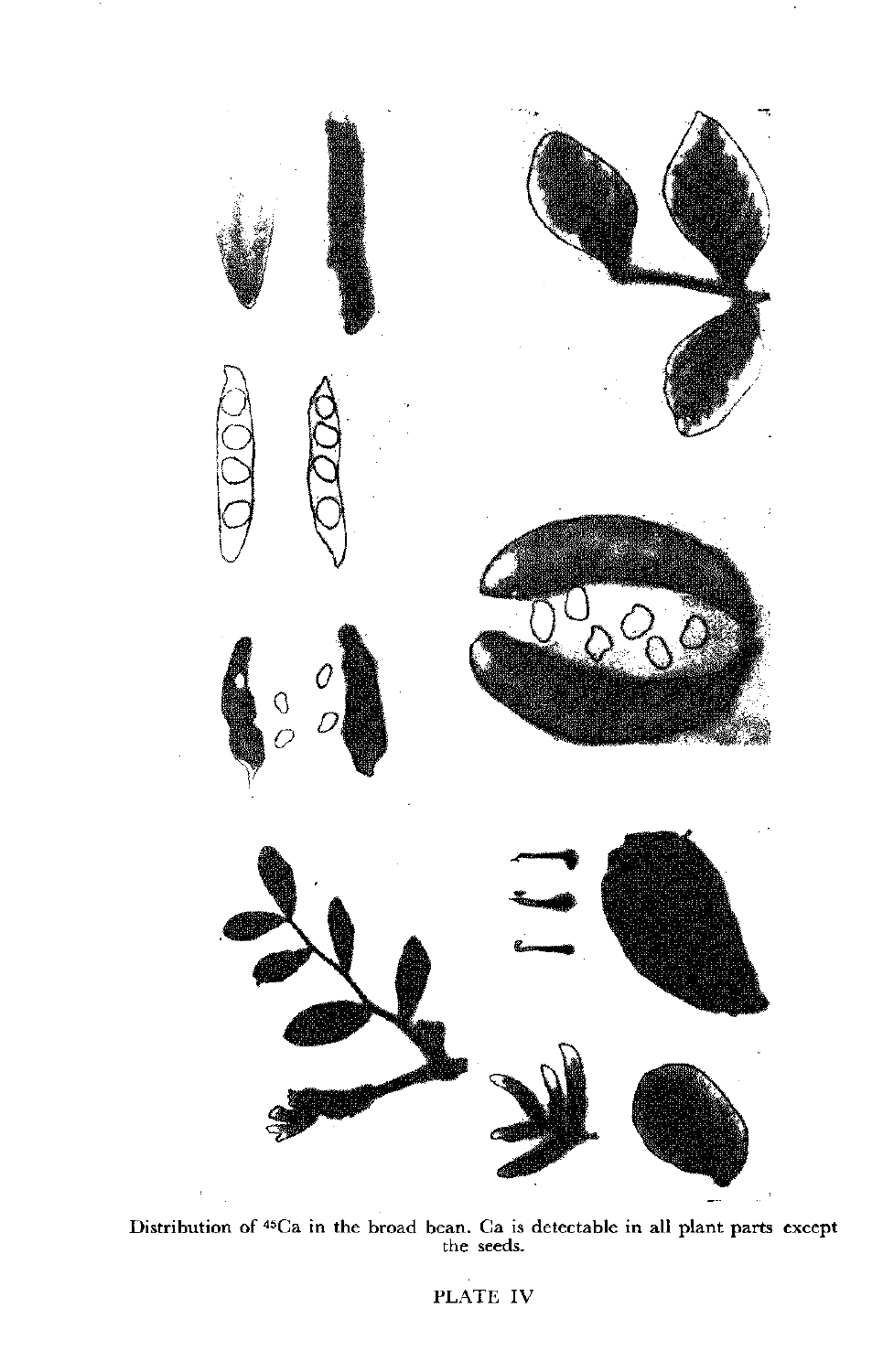This balance between the two modes of water supply varies during development. In our own experiments we found a good supply of water and <sup>45</sup>Ca entering flowers and very young fruits by me the woodvessels. In the stage of expansive growth this supply is more or less eliminated. The situation can again change in full grown fruits. This can be deducted from the data given by ASKEW *et al.*  (1959, 1960) on the mineral content of the apple during growth. The young apple starts with a more or less normal Ca-content. Then comes a period of extremely low influx and a strong dilution. Only when the flux of assimilates,  $N$ ,  $P$ , and  $K$  comes to an end at ripeness, does the Ca-content rise again. This would mean that with the diminishing supply of organic materials also the water influx over the phloem decreases and that xylem influx bringing in Ca-containing water partly takes over.

A number of experiences in apple growing can now be well understood. Severe thinning of apples, resulting in fast growth and large sized fruits, favours susceptibility to bitter pit and other storage disorders (SHARPLES, 1964). Large size fruits are in general more susceptible to bitter pit (BEYERS, 1962; VAN SCHREVEN *et al.,* 1962). Late plucking usually diminishes the incidence of bitter pit in storage. High water consumption by the leaves and slow supply from the soil enhances the incidence of bitter pit (BEYERS, 1962, n.n. 1964).

### 4. GENERAL REMARKS

From the results of these experiments the conclusion could be drawn that especially in their period of fast growth the investigated storage organs receive no or hardly any water at all by means of the xylem. Thus the most obvious means of Ca-supply is more or less eliminated.

The increase in volume and dry matter of these parts in the same period requires an influx of both water and assimilates along with mineral substances. The most obvious explanation is that these are supplied simultaneously by means of a mass flow, occurring in the phloem. Taking into account the extremely low Ca-content in the sieve tubes (TAMMES and VAN DIE, 1964; ZIEGLER, 1962) their ineffectiveness in Ca-transport is readily understood.

Although many investigators (BIDDULPH *et al.,* 1958; CRAFTS, 1961; ZIEGLER, 1962) have demonstrated the immobility of calcium in the phloem, there still remain some reports on redistribution of calcium in the plant, where previously absorbed calcium is shifted from one site to another. It seems likely that much of this evidence (BUKOVAG *et al.,* 1956; FERRELL and JOHNSON, 1956; KESSLER and MOSZICKI, 1958; MOSOLOV *et al,* 1957; PETROV-SPIRIDONOV, 1964; ROBERTSON, 1963; VLASYUK and GRODZINSKII, 1960, 1965) can be explained by release of calcium into the woodvessels and displacement along the xylem following gradients of uneven waterstress (BIDDULPH *et al.,*  1959). A confirmation of this explanation was obtained in one of a few auxilliary experiments. <sup>45</sup>Ca applied to an immersed leaf coul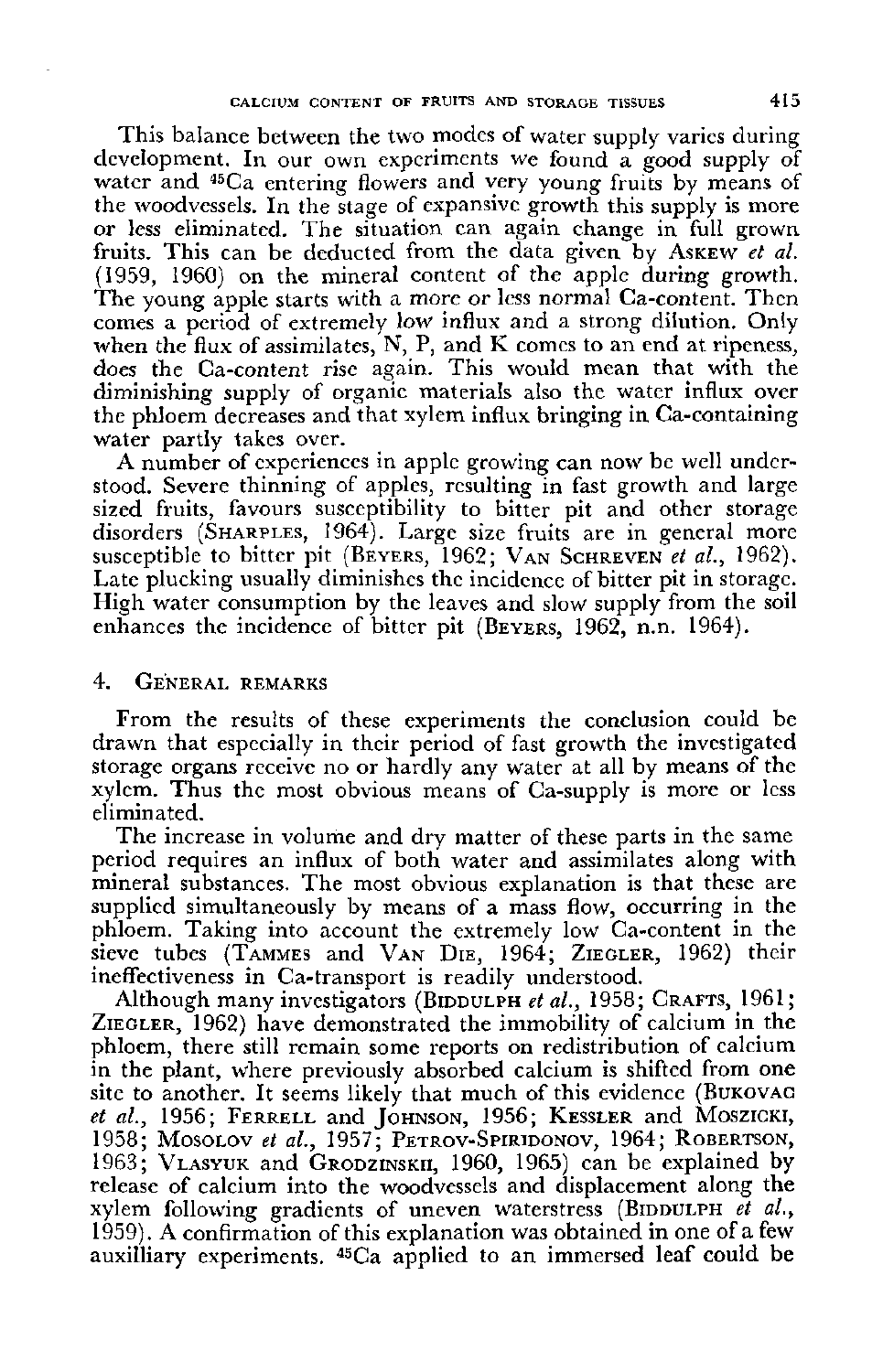detected in a nearby leaf exposed to a dry atmosphere. The plants were kept on a restricted water supply during the experime enhance the opportunity of inducing abnormal water movem

Only under abnormal conditions, if the tissue is flooded with calcium, does it seem to enter the phloem and to be transported by this means (ABUTALYBOV and DZHANGIROVA, 1961; MILLIKAN and HANGER, 1965).

#### SUMMAR Y

As a number of disorders in fruits and storage tissues is related to an insufficient Ca-content the mode of transport of this element was investigated. This mode of transport should also be able to explain the general very low Ca-content of these parts in comparison to leaf and stem tissues.

In a series of experiments with tomatoes, apples, potatoes and broad b could be shown that the distribution of <sup>45</sup>Ca follows the same pattern as the dye Light Green, which is carried along in the transpiration stream. During the period of fast growth neither dye nor <sup>45</sup>Ca enters the fruit, seed or th

This behaviour could be explained by accepting the occurrence of massflow in the sieve tubes supplying these parts with assimilates, water and other minerals, as the phloem-sap is extremely poor in Ca.

This explanation was further tested in experiments in which it was tried to shift the existing balance between the two modes of water supply. Restricted transpiration of the tomato-fruits, which eliminates accessory entrance of water via the xylem, indeed resulted in a still lower Ca-content and a higher incidence of blossomend rot. Enclosing apples in plastic bags resulted in the same phenomenon. Reducing the water supply by means of the phloem by restricting growth rate resulted in a higher Ca-content, which is explained by accepting an accessory influx of water via the xylem.

The interpretation as given can explain a number of practical observations on the occurrence of blossom-end rot in tomatoes and bitter pit in apples.

In discussing the results it is pointed out that much evidence on redistribution of Ca may be explained by release into the xylem and translocation along with water in the woodvessels.

#### REFERENCES

ABUTALYBOV, M. G. and SH. G. DZHANGIROVA. 1961. (Tranlocation of calciplants). Plant Phys. (Russ.) 7: 459–463.

- Askew, H. O., E. T. CHITTENDEN, R. J. MONK and J. WATSON. 1959/1960. Chemical process investigations on bitter pit of apples I. New Zealand J. Agr. R 1167-1186.
- . 1960. Chemical investigations on bitter pit of apples II and III. New Zealand J. Agric. Res. 3: 141-178.
- ARISZ, W. H. Personal communication.
- BAXTER, P. 1962. Bitter pit of apples. Outlook on Agr. 3: 274-277.
- BIDDULPH, O., S. BIDDULPH, R. CORY and H. KOONTZ. 1958. Circulation patterns for phosphorus, sulfur and calcium in the bean plant. Plant Physiol.  $33: 293-300.$
- , R. CORY and S. BIDDULPH. 1959. Translocation of calcium in the bean plant. Plant Physiol. 34: 512-519.
- , F. S. NAKAYAMA and R. CORY. 1961. Transpiration stream and ascension of Calcium. Plant Physiol. 36: 429-436.

BELL, C. W. 1963. Calcium movement and deposition in the stem of the bean plant. Dissert Abstr. 23: 4507-4508.

BEYERS, E. 1962. Control of bitter pit in apples. The Decid. Fruit grov 281-285. Ref.: Ztschr. Pfl. ernähr. Düng. Bodenk. **105,** 147, 1964.

BOUHIER DE L'ECLUSE, R. 1962. Observations sur le Bitter-Pit des pommes. Acad. d'Agr. de France Compt. rend. 48: 817-820.

—, Le Bitter-Pit des Pommes. 1963. Pomol. Franc. 5: 149-153.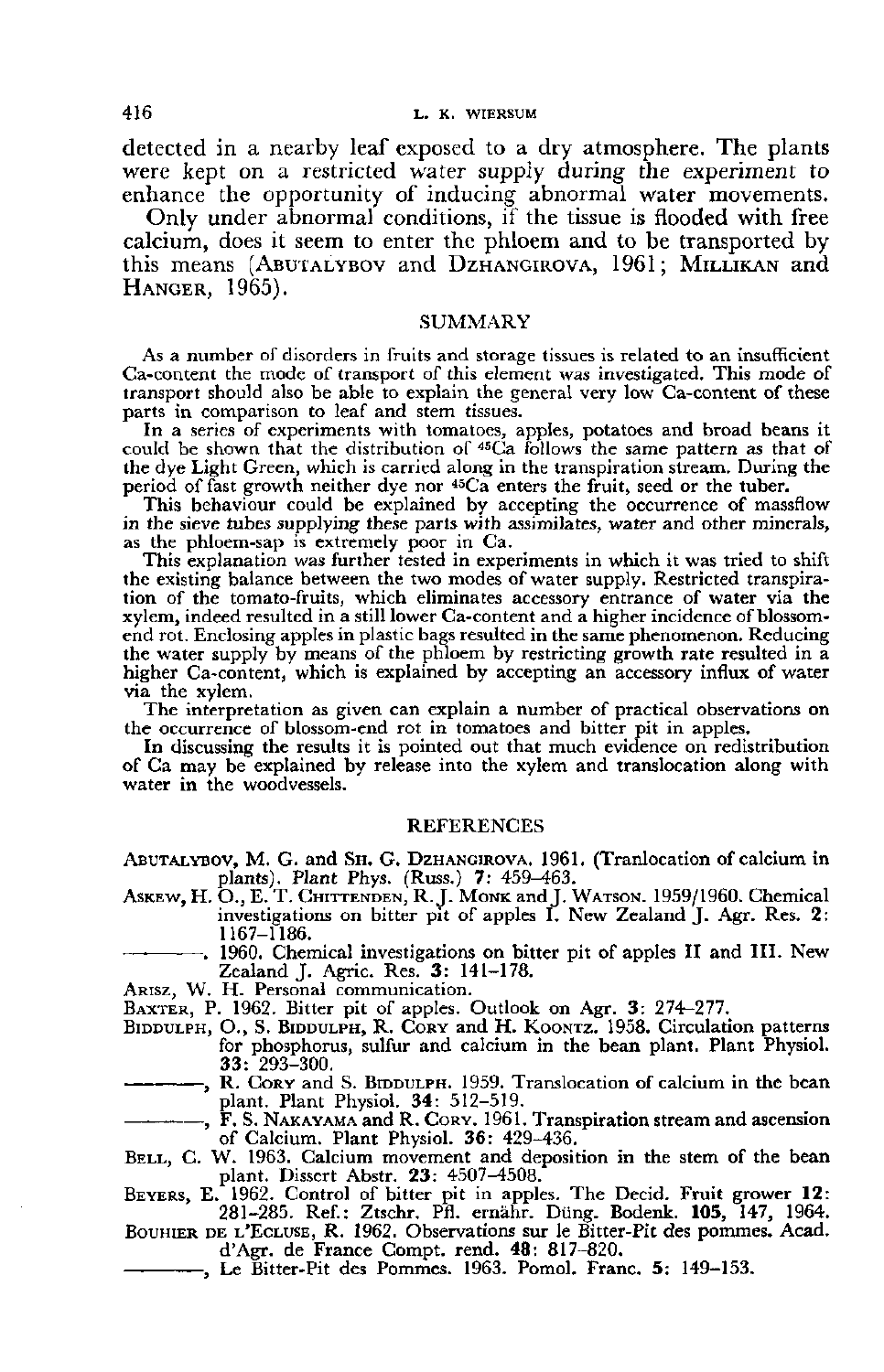- BOULAY, H. et C. LEBLOND. 1963. Étude comparative des fruits ensachés. 1963. Arboricult. Fruitière 10: 31-32.
- BUKOVAC, M. J., S. H. WITTWER and H. B. TUKEY. 1956. Anesthetization by di-ethyl ether and the transport of foliar applied radio calcium. Plant Physiol. **3 1 :** 254-255 .
- CRAFTS, A. S. 1956. The mechanism of translocation: Methods of study with C<sup>14</sup>-labelled 2,4-D. Hilgardia 25: 287-334.
- -. 1961. Translocation in plants. New York.
- and H. B. CURRIER. 1963. On sieve tube function. Protoplasma (Österr.)  $57:188-202$ .
- EVANS, H. J. and R. V. TROXLER. 1953. Relation of calcium nutrition to the incidence of blossom-end rot in tomatoes. Proc. Amer. Soc. Hort. Sci. 61: 346-352
- EYNARD, I. 1963. Absorption de Sr<sup>90</sup> et Cs<sup>137</sup>, appliqués par voie foliaire transport dans les fruits de Griotte de Montmorency. 16<sup>th</sup> Intern. l<br>Cong. vol. **III**, 378–382.
- FERRELL, W. K. and F. D. JOHNSON. 1956. Mobility of Calcium-45 after injection into Western White Pine, Science **124 :** 364–365.
- GERALDSON, C. M. 1957. Control of blossom-end rot of tomatoes. Proc. Amer. Soc. Hort. Sci. 69: 309-317.
- GOUNY. P. et C. HUGUET. 1964. Contribution à l'étude de la nutrition minérale des arbres fruitiers. Ann. physiol. vég. (Paris) 6: 33-77.
- DE HAAN, Iz. Personal communication.
- HAGEMANN, P. O. 1964. Mineralstoffernährung und Mineralstoffumsatz der Kartoffel. Kühn-Archiv 78: 225-258.
- HÅRDH, J. E. 1957. Om topprötans fysiologiska bakgrund hos tomat. Nord. Jordbr. Forskn . **39 :** 432-448 .
- HENKENS, CH. H. and E. JONGMAN. 1965. The movement of manganese in the plant and the practical consequences. Neth. J. Agric. Sci. 13: 392-407.
- KESSLER, B. and Z. W. MOSZIZKI. 1958. Effect of triiodobenzoic acid and maleic hydrazide upon the transport of foliar applied calcium and iron. Plant Physiol. **33 :** 70-72 .
- KIDSON, E. B., E. T. CHITTENDEN and J. M. BROOKS. 1963. Chemical investigations on bitter pit of apples IV. The calcium content of skin and flesh of apples in relation to bitter pit. New Zeal. J. Agric. Res. 6:
- DE Kock, P. C. 1964. The physiological significance of the potassium-cal relationship in plant growth. Outlook on Agriculture 4: 93-98.
- LÄUCHLI, A. 1962. Über die Aufnahme von Strontium durch höhere Pflanzen. Ber. Schweiz. Bot. Gesellsch. 72: 147-197.
- LYON, C. B., K. C. BEESON and M. BARRENTINE. 1942. Macro-element nutrition of the tomato plant as correlated with fruitfulness and occurrence of blossom-en d rot . Bot. Gaz . **103 :** 651-667 .
- MARTIN, D., G. C. WADE and J. M. ROLLS. 1964. The effect of crop size and low levels of major nutrients on fruit characteristics and incidence of storage pit in Sturmer apples in pot experiments. Austral. J. Exp. Agric. Anim.  $H$ usb. 4: 260-264.
- MASON, T. G. and E. J. MASKELL. 1931/1934. Further studies on transport in the cotton plant. I. Preliminary observations on the transport of phosphorus, potassium and calcium. Ann. of Bot.  $45$   $(177)$ :  $126$ -Mem. Cotton Res. Sta., Trinidad Ser. B, no 5, 126-
- MAYNARD, D. N., W. S. BARHAM and C. L. Mc Combs. 1957. The effect of calcium nutrition of tomatoes as related to the incidence and severity of blossomend rot. Proc. Amer. Soc. Hort. Sci. 69: 318–
	- , B. GERSTEN and H. F. VERNELL. 1965. The distribution of calci related to internal tipburn, variety, and calcium nutrition in cabb Proc. Amer. Soc. Hort. Sci. **86**: 392–3
- MECKLENBURG, R. A. and H. B. TUKEY jun. 1963. Uptake by the root and subsequent distribution within the potato plant of strontium-89 lead from the foliage. Nature **198**: 562–56